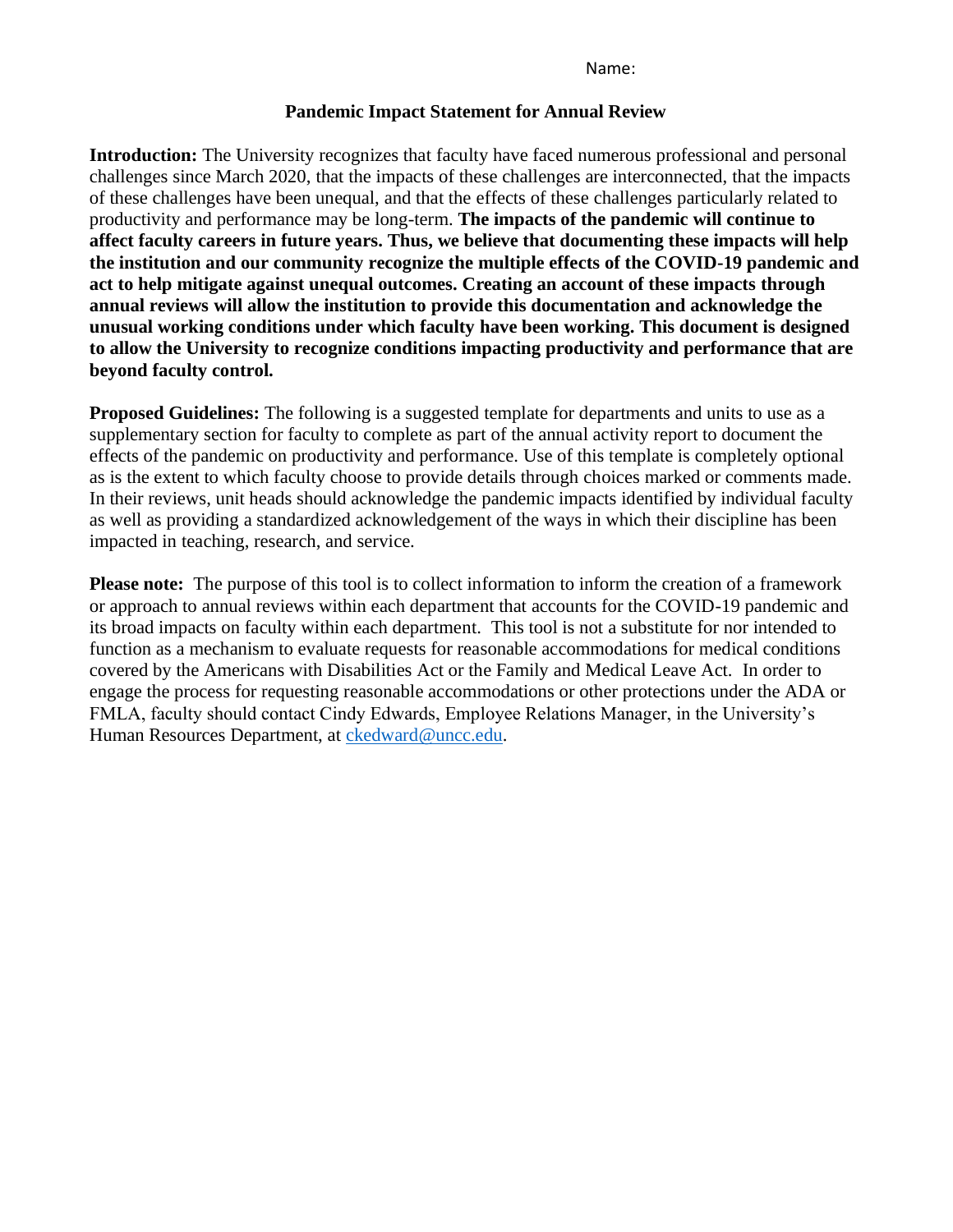### **Pandemic-related Impact Statement**

Since March 2020 I have experienced significant impacts from the following issues (check any that apply):

### **I. Personal and Domestic Impacts:**

- \_\_\_\_\_ (a) Health issues
- \_\_\_\_\_ (b) Increased economic burden
- \_\_\_\_\_ (c) Illness or loss of family members
- \_\_\_\_\_ (d) Caregiving
- \_\_\_\_\_ (e) Childcare
- \_\_\_\_\_ (f) Homeschooling or supervising remote learning
- \_\_\_\_\_ (g) Loss of income or employment for domestic partners
- \_\_\_\_\_ (h) Pandemic fatigue/mental health issues
- $(i)$  Other:  $(i)$

Comments (optional):

# **II. Impacts on Research:**

- \_\_\_\_\_ (a) Reduction of networking opportunities
- \_\_\_\_\_ (b) Conferences cancelled
- \_\_\_\_\_ (c) Invited talks or session organization cancelled
- \_\_\_\_\_ (d) Closing of archives
- \_\_\_\_\_ (e) Limited or no access to laboratories and studios
- \_\_\_\_\_ (f) Additional work to develop plans for closing/reopening laboratories
- \_\_\_\_\_ (g) Additional work to begin or synthesize new projects in lieu of previous work
- \_\_\_\_\_ (h) Limited interaction time with research students, postdocs, and lab technicians
- \_\_\_\_\_ (i) Limited or curtailed travel or access to archives or field sites
- \_\_\_\_\_ (j) Delays in the publishing industry and difficulties/slowdowns in the review process
- \_\_\_\_\_ (k) Reduction of publishing opportunities due to financial cuts and/or closings of journals and presses
- \_\_\_\_\_ (l) Other: \_\_\_\_\_\_\_\_\_\_\_\_\_\_\_\_\_\_\_\_\_\_\_\_\_\_\_\_\_\_\_\_\_\_\_\_\_\_\_\_\_\_\_\_\_\_\_\_\_\_\_\_\_\_\_\_\_\_\_\_

Comments (optional):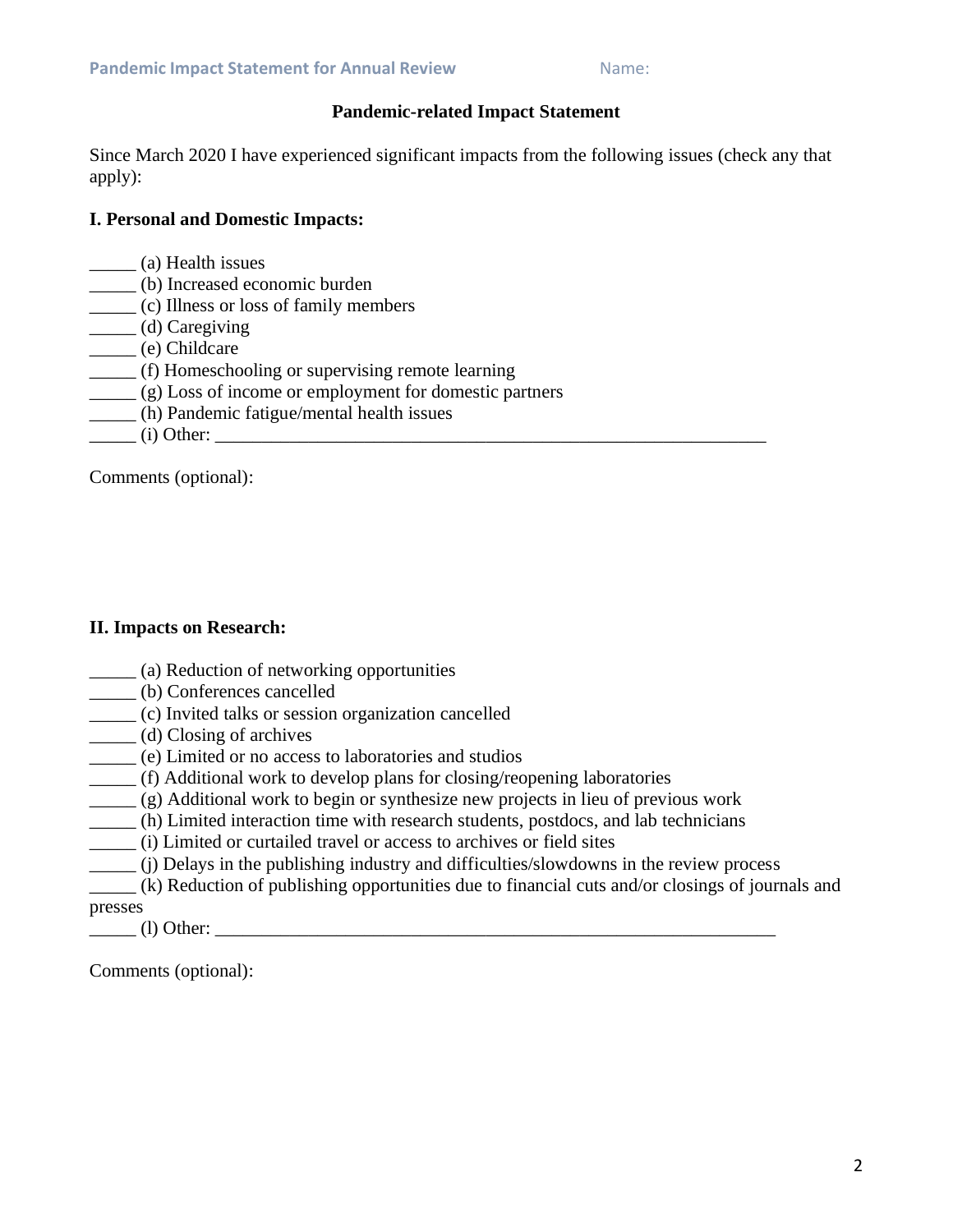#### **III. Impacts on Teaching:**

- \_\_\_\_\_ (a) Learning new technologies, including trainings attended or led
- \_\_\_\_\_ (b) Overhauling course design and maintaining student engagement
- \_\_\_\_\_ (c) Course overloads due to personnel changes and/or increased enrollment
- \_\_\_\_\_ (d) Developing substitutes for class labs and studios
- \_\_\_\_\_ (e) Other: \_\_\_\_\_\_\_\_\_\_\_\_\_\_\_\_\_\_\_\_\_\_\_\_\_\_\_\_\_\_\_\_\_\_\_\_\_\_\_\_\_\_\_\_\_\_\_\_\_\_\_\_\_\_\_\_\_\_\_

Comments: (optional):

### **IV. Impacts on Service:**

\_\_\_\_\_ (a) Increases in advising load as students navigated changing course formats and requirements \_\_\_\_\_ (b) Increased number of meetings and other service activities addressing pandemic-specific issues

\_\_\_\_\_ (c) Other: \_\_\_\_\_\_\_\_\_\_\_\_\_\_\_\_\_\_\_\_\_\_\_\_\_\_\_\_\_\_\_\_\_\_\_\_\_\_\_\_\_\_\_\_\_\_\_\_\_\_\_\_\_\_\_\_\_\_\_

Comments: (optional): **V. Resource Issues:**

\_\_\_\_\_ (a) Limited access to broadband and/or software

\_\_\_\_\_ (b) Financial impacts (some caused by impacts mentioned above)

 $\frac{1}{\sqrt{1-\frac{1}{2}}\cdot\frac{1}{2}}$  (c) Other:  $\frac{1}{2}$ 

Comments: (optional):